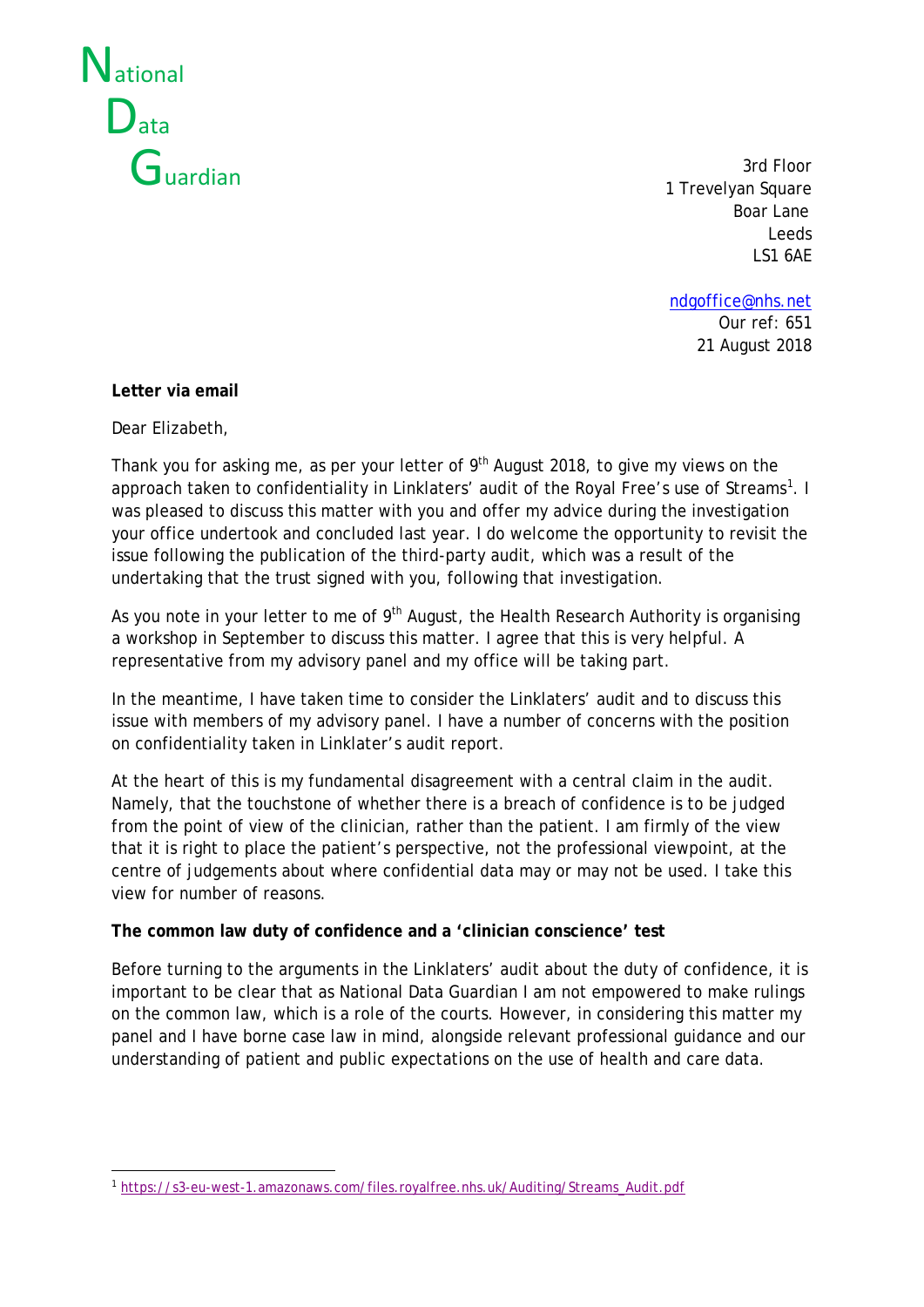The audit seeks to argue that the duty of confidence can be set aside where the reasonable health professional's conscience would not be troubled by the disclosure. As mentioned above, we find this problematic.

Looking at this from the point of view of case law, we noted that this argument depends largely on the *Source Informatics* [R v Department of Health ex parte Source Informatics 2000] case. We were surprised to see such a heavy reliance on a case which firstly looked at the use of anonymised, rather than confidential, information and, secondly, was decided before the Human Rights Act 1998 came into force<sup>[2](#page-1-0)</sup>. More recent case law casts doubt on the continued appropriateness of this test and moves us firmly towards the position that the 'reasonable expectations' of the patient should be the test as to whether a duty of confidence arises<sup>[3](#page-1-1)</sup>.

I believe that placing the patient's expectations at the centre of matters of confidentiality is right, not solely for the reason that it is more legally contemporaneous than the approach in the audit. It is also in line with professional guidance<sup>[4](#page-1-2)</sup> and with the direction of travel of data protection law, with its greater emphasis on the rights of the data subject and its acknowledgement of the imbalance of power that there may be between data subjects and controllers. This is clearly much more compatible with the welcome move we have seen in recent years from a paternalistic to a collaborative approach to delivering healthcare<sup>[5](#page-1-3)</sup>. It resonates with the emphasis I have long sought to place on the principle that there should be 'no surprises' for the patient about who has had access to their confidential information. My panel and I are concerned about the implications for public confidence inherent in a test of clinicians' conscience, which would take us in the opposite direction.

#### **Implied consent and direct care**

The Linklaters' audit includes a discussion of implied consent for direct care of the individual, this being the common law legal basis on which the Royal Free said that information had been processed for testing at the time of the original ICO investigation.

We agree that there is little case law addressing the question of the limits of implied consent. However, within the health sector's custom and practice, one of the conditions underpinning the use of implied consent for sharing confidential information is that the information being shared is for the delivery of direct care or local clinical audit. This is reflected in policy and guidance<sup>[6](#page-1-4)</sup>.

<span id="page-1-3"></span><sup>5</sup> *Montgomery v Lanarkshire Health Board* (Scotland) [2015] UKSC 11.

<span id="page-1-0"></span><sup>&</sup>lt;u>.</u> <sup>2</sup> In particular as this was warned against by Lord Woolf CJ in *A* v *B Plc and Another* [2002] "authorities which relate to the action for breach of confidence prior to the coming into force of the 1998 Act … are largely of historic interest only". [9]<br><sup>3</sup> For instance, in *Campbell v MGN*, Lord Hope opined, "Where the person is suffering from a condition that is

<span id="page-1-1"></span>in need of treatment one has to try, in order to assess whether the disclosure would be objectionable, to put oneself into the shoes of a reasonable person who is in need of that treatment. Otherwise the exercise is divorced from its context." [98]<br><sup>4</sup> Such as the *NHS Confidentiality Code of Practice 2003*, which in point 9 states "A duty of confidence arises

<span id="page-1-2"></span>when one person discloses information to another (e.g. patient to clinician) in circumstances where it is reasonable to expect that the information will be held in confidence." Or the General Medical Council's 2017 guidance *Confidentiality: good practice in handling patient information*, which emphasises in a number of places that clinicians should consider how their patients would expect information to be used.

<span id="page-1-4"></span><sup>6</sup> Such as the *Information Governance Review* (2013), the General Medical Council's 2017 guidance *Confidentiality: good practice in handling patient information*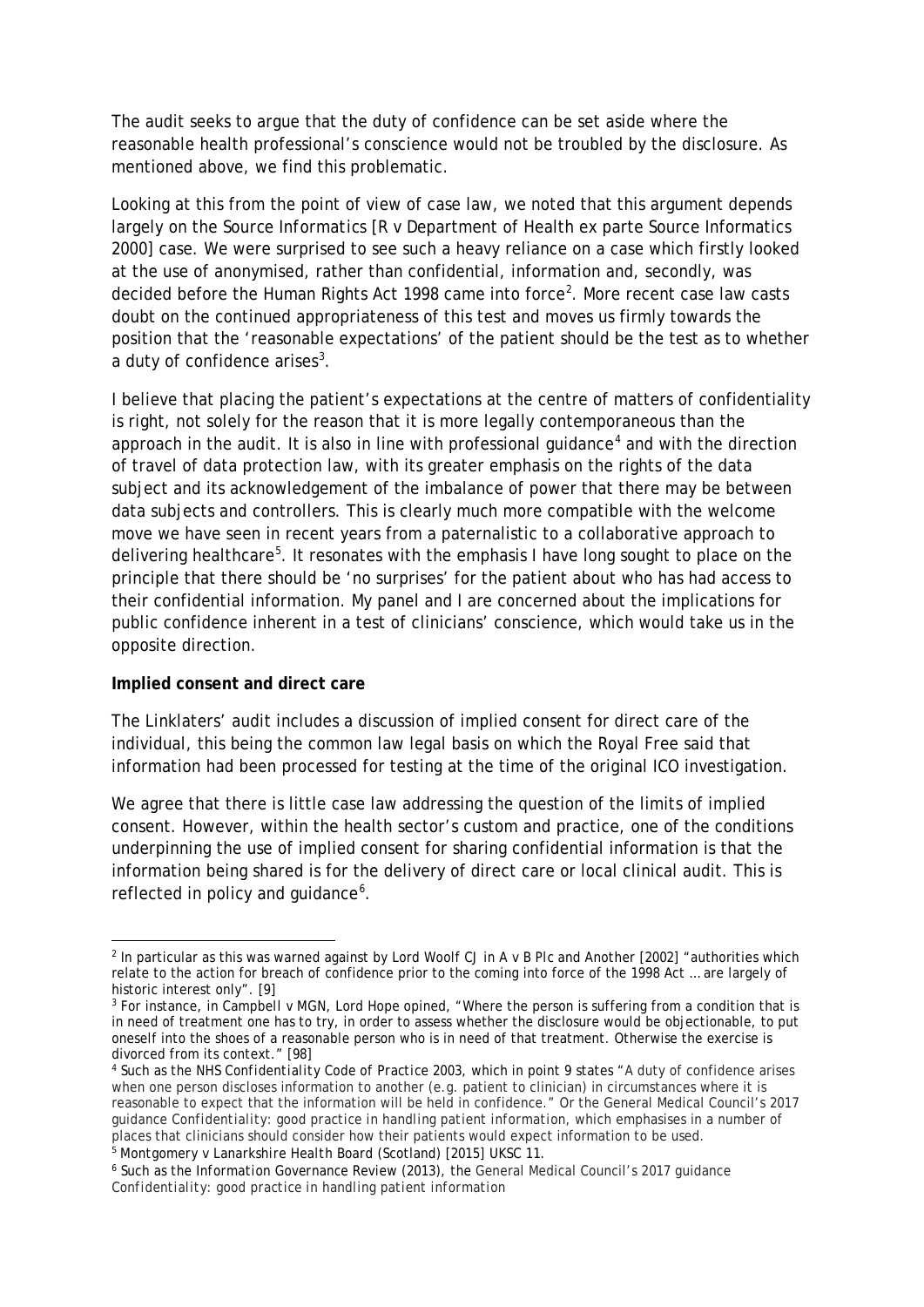The audit rightly states that my panel and I have been examining the concept of implied consent and noted that it is "coming under strain"[7](#page-2-0) . This is not because we have concerns about the proper use of implied consent. Our concerns are about its misuse. We made this clear in a report on part of this work (the Sheffield seminar referenced in the last footnote) when we said: "*For many years the NHS has depended on implied consent to allow information about patients to flow among the teams of doctors, nurses, therapists and the ancillary staff working under their direction to provide individual care. This approach appears to have been accepted by patients and it has not been challenged in the courts. There is no desire to remove this underpinning of the arrangements for managing the confidentiality of the hundreds of thousands of patients who use NHS services every day, doing so in a way that permits relevant information to be available to the teams providing care. However, the National Data Guardian has become aware that the boundaries of implied consent described in the IGR [Information Governance Review] are coming under strain…"*

As part of this work we have considered the important role that the reasonable expectations of the patient might play in ensuring valid use of implied consent, given the emphasis that the courts have placed on the concept of 'reasonable expectations' since the incorporation of the Human Rights Act into UK law. The audit discusses that my panel and I have also considered whether reasonable expectations itself might be used as a legal basis for sharing, separate from consent, and expresses some support for the utility of this test. I would like to note here that this work on reasonable expectations and these considerations are still ongoing. For reasons set out above, I would also not concur with the conclusion of this section of the audit, namely that a clinicians' conscience test would be preferable.

The audit puts forward the position that the Royal Free's use of confidential patient information for testing of Streams can be considered to be an aspect of direct care<sup>[8](#page-2-1)</sup>. My view remains as it did when I wrote to the trust in February 2017: that the use of 1.6 million identifiable patient records for safety testing cannot be described as direct care, even if the eventual intention was to use Streams for direct patient care. As I said then *"Given that Streams was going through testing and therefore could not be relied upon for patient care, any role the application might have played in supporting the provision of direct care would have been limited and secondary to the purpose of the data transfer."* I believe that the clinical testing stage should be considered separately from the operation of a system.

I also believe that proportionality questions remain where it is proposed that such a large amount of data, both in terms of the number of individuals and the breadth of the information about them, is used for the testing and operation of a system which will benefit disproportionately few patients. I make this point not to question the undoubted

**.** 

<span id="page-2-0"></span><sup>7</sup> *Sharing patient data: exploring consensus on reasonable expectations*, July 2017 [https://www.gov.uk/government/uploads/system/uploads/attachment\\_data/file/663089/Exploring\\_consensu](https://www.gov.uk/government/uploads/system/uploads/attachment_data/file/663089/Exploring_consensus_on_reasonable_expectations_-_July_2017_seminar_FINAL.pdf)

<span id="page-2-1"></span>s\_on\_reasonable\_expectations\_-\_July\_2017\_seminar\_FINAL.pdf<br><sup>8</sup> See section 31.4: *Secondly, we consider this use is "providing…care" to patients. The testing and operation is carried out for the sole purpose of eventually using Streams to provide care to those patients.) and s*ection 32.5: *Provide Choice to Patients*: Information in Streams is used for the purposes of that patient's care. Patients are given the right to object to their data being included in Streams…. We think the operation and testing of Streams is compatible with this requirement.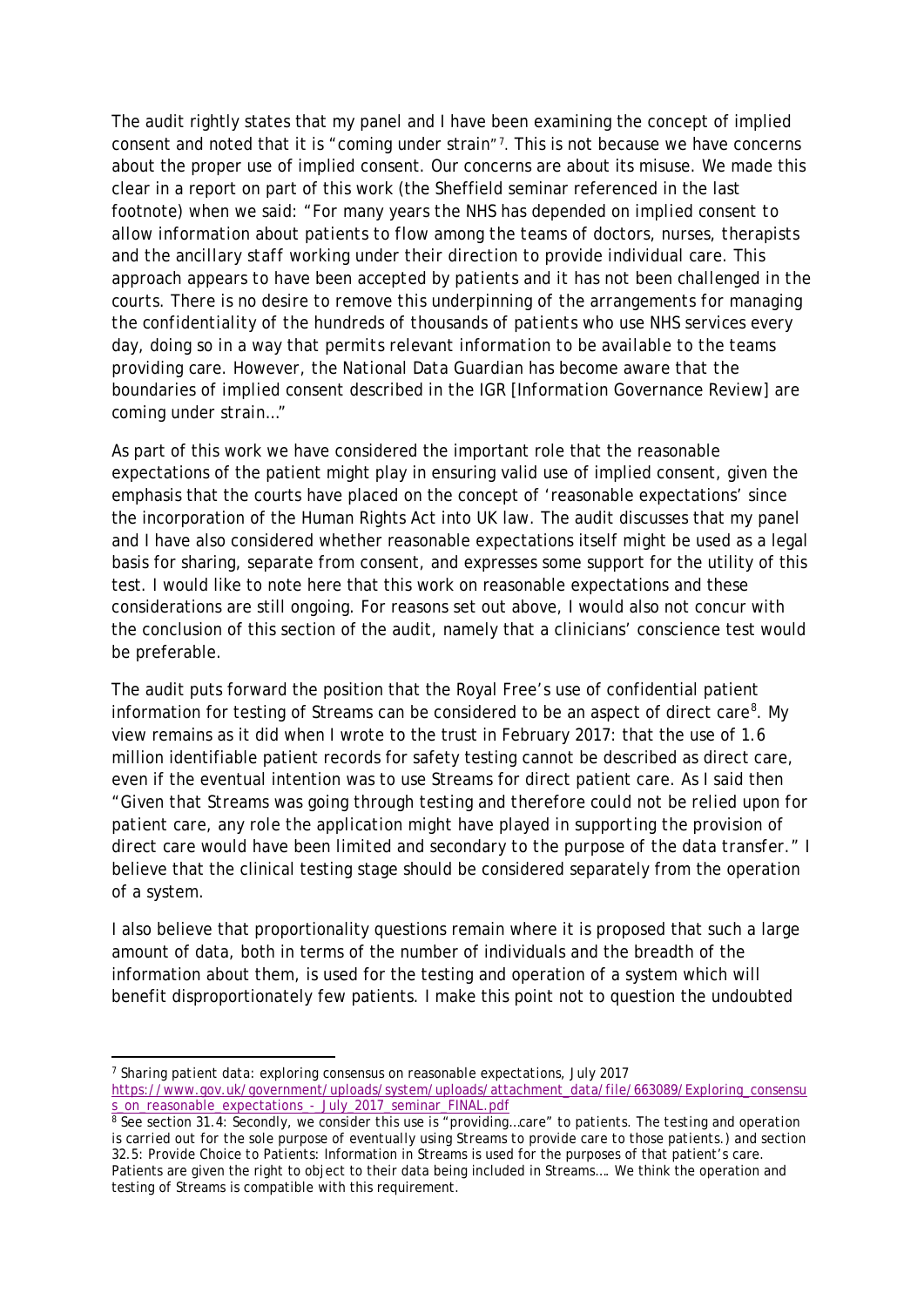value and benefit of the system, but to suggest that this use of data might be analogous to risk stratification for case finding.

### **Other aspects of the audit**

The audit seeks to describe the relationship between the Royal Free and DeepMind as one of "confidential agent". We are not sure that introducing another concept into this field is necessary or helpful.

The audit also states that a breach of confidence would only arise if there were detriment caused. We believe it would be unhelpful to the protection of public confidence in a confidential health care service if it was necessary to demonstrate any detriment beyond interference with an individual's reasonable expectation of privacy<sup>[9](#page-3-0)</sup>.

## **Supporting innovation**

As you and I have discussed, the use of new technology holds great potential to improve patient care and the use of data to develop, test and operate such technology is essential.

I note the evidence in the audit that Streams makes a positive difference to patient care, helping clinicians more quickly and easily identity patients who need attention. This is to be welcomed.

The evidence of engagement with the public undertaken by the NDG and many others is that patients and the public want to see data used to make improvements in care. They also want to know about how data is used and that there are clear rules in place that are consistently applied. I believe that the approach to confidentiality laid out in the Linklaters' audit is inconsistent with the common understanding of the duty of confidentiality, inconducive to building public trust and would not want to see this approach take hold elsewhere in the system.

In my letter to the Royal Free of February 2017, I recognised that further guidance would be useful to organisations that are undertaking work to develop and test new technologies, where that work might require the use of identifiable patient data at some stages. I was pleased to see the publication of a *Clinical Safety Guidance Governance and regulatory requirements for decision supporting and making software in the NHS and Adult Social Care***[10](#page-3-1)** in January this year, which contains some useful advice and signposting.

You and I have discussed and agreed that further guidance would be helpful to organisations such as the Royal Free which wish to be involved in the development and use of innovative technology that can help patients. In relation to the common law of confidence, I would recommend that this guidance should underline the importance of considering issues such as proportionality, transparency and patient expectations, acknowledging that the more unexpected or controversial a specific use of data, the more

<span id="page-3-0"></span><sup>&</sup>lt;sup>9</sup> This position is supported by contemporary common law: doubt about the need for further detriment can be found as far back as 1969 in *Coco v A N Clark Limited* (1969) 86 RPC. It is also acknowledged not to be necessary to show further detriment more recently in *Ash v McKennitt* [2006] EWCA Civ 1714, *AG v Guardian Newspapers* (No 2) [1990] 1 AC 109 and *R v Department of Health ex parte Source Informatics Ltd* [2001] QB 423 which the audit report references in other parts.

<span id="page-3-1"></span><sup>10</sup> <https://digital.nhs.uk/services/solution-assurance/the-clinical-safety-team/clinical-safety-documentation>